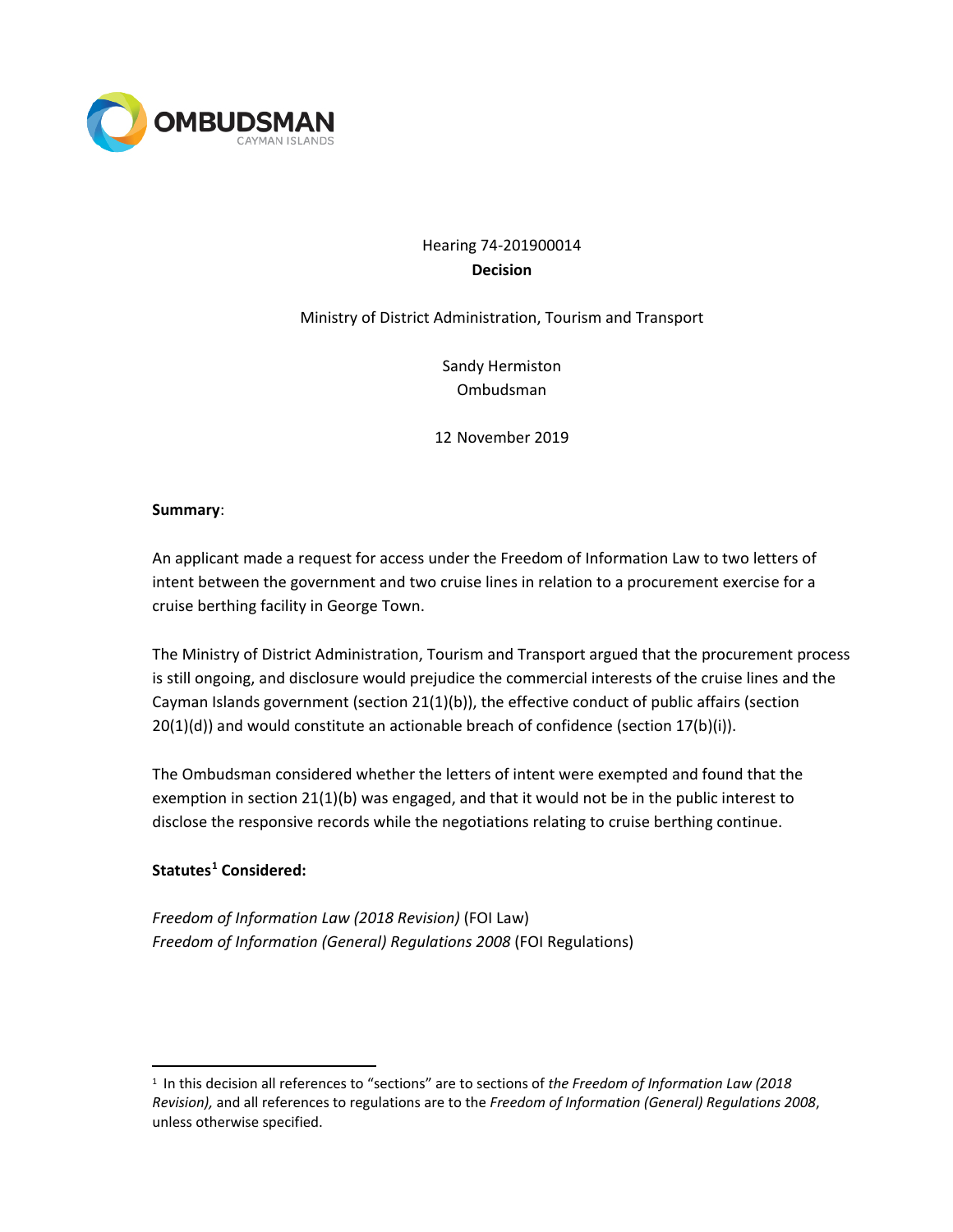### **Contents:**

## **A. INTRODUCTION**

- $[1]$  On the 7<sup>th</sup> of December 2018 the Applicant made the following request under the Freedom of Information Law ("FOI Law") to the Ministry of District Administration, Tourism and Transport ("the Ministry"), relating to the planned Cruise Berthing Facility ("CBF") at the George Town port:
	- *a) The passenger commitment made by each cruise line*
	- *b) The timelines this refers to*
	- *c) What terms were approved by Cabinet*
	- *d) The total financial commitment.*
- [2] On the  $2<sup>nd</sup>$  of January 2019 the Ministry's Information Manager ("IM") exempted the requested records in their entirety under sections 17(b)(i) (actionable breach of confidence), 20(1)(b) (free and frank deliberation), 20(1)(d) (prejudice the conduct of public affairs), and 21(1)(b) (prejudice commercial interests).
- [3] The responsive records consist of two letters of intent, each between the Government and a cruise line.
- [4] The initial decision was made with the involvement of the Chief Officer ("CO") and an internal review was therefore not possible. The Applicant appealed to the Office of the Ombudsman.
- [5] During the investigation of the appeal the CO indicated that a number of records would be disclosed once the procurement process was complete. This would include the Bonfire contents relating to the project (i.e. the information on the project in the Government's electronic procurement system) and the ESTAR report (the evaluation report of the Public Procurement Committee), but not the individual financial models which are considered commercially sensitive. The CO also indicated that the disclosure of the phasing proposed by unsuccessful bidders would need to be evaluated at that time due to copyright concerns.
- [6] In their written submissions to this hearing, the Ministry introduced a further exemption, namely section 19(1)(a) and (b) respectively relating to "opinions, advice or recommendations" prepared for proceedings of the Cabinet.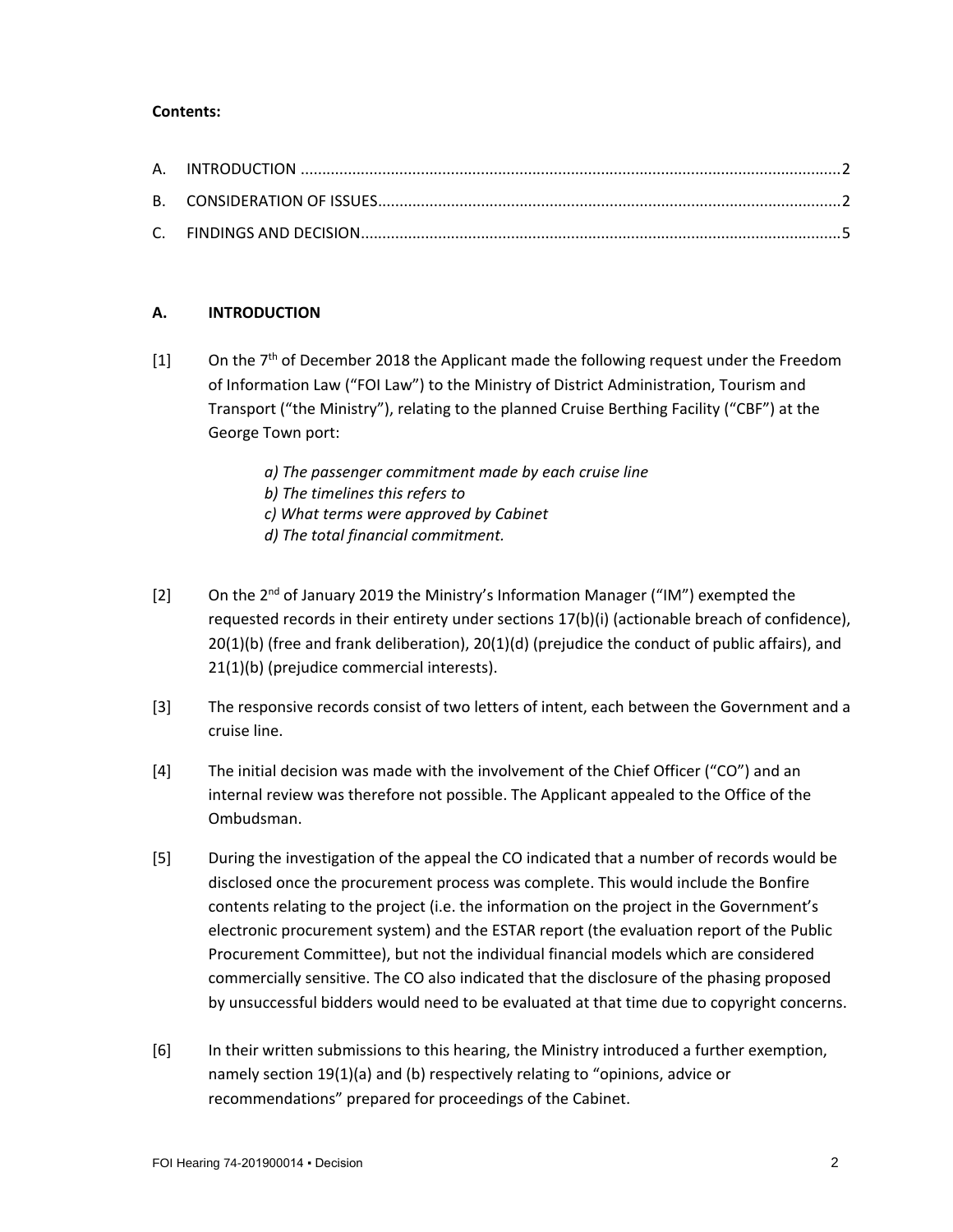#### **B. CONSIDERATION OF ISSUES**

- **a) Are the two letters of intent exempted under section 21(1)(b), and, if so, would access to the records nevertheless be in the public interest under section 26(1)?**
- [7] The Ministry stated that the responsive records are part of an active procurement process, the integrity of which must be protected. They argued that,

*It is both necessary and important that distinction is made between disclosures relating to a completed procurement process and an active procurement, where the duty to protect the commercial interests must supersede the public's right to know while the process is ongoing. During active procurement, the process must be permitted to continue unimpeded by public sentiment and/or lobbying for or against one or more of the parties involved in the competition.*

*The agreements* [i.e. the letters of intent] *have been formally approved by Cabinet, form part of the Port Redevelopment Project tender documentation, and must remain in a protected environment until all evaluations have been completed, and the project reaches the contract award stage.*

[8] The Ministry also gave the following explanation on the procurement process:

*The Cayman Islands Government has been involved in the process of developing a Cruise Berthing Facility for a number of years. The most recent iteration commenced in 2013 with the production of a Strategic Outline Case; and the Outline Business Case, Environmental Impact Assessment, and Preliminary Design were produced subsequently. The procurement process began in May 2017 with the issuance of the Pre-qualification Questionnaire. The Invitation to Submit Outline Solutions (ISOS) and the Invitation to Submit Final Tender (ISFT) were issued subsequently in 2017 and 2018, respectively. The agreements formed part of the ISFT. The procurement process is ongoing as no contract award has been finalized.*

[9] Some time passed since the request was made and the Ministry's arguments were formulated. Therefore, we asked for an update and were told the procurement process continues to be in progress in regard to the matters discussed in the letters of intent, namely the cruise berthing arrangements.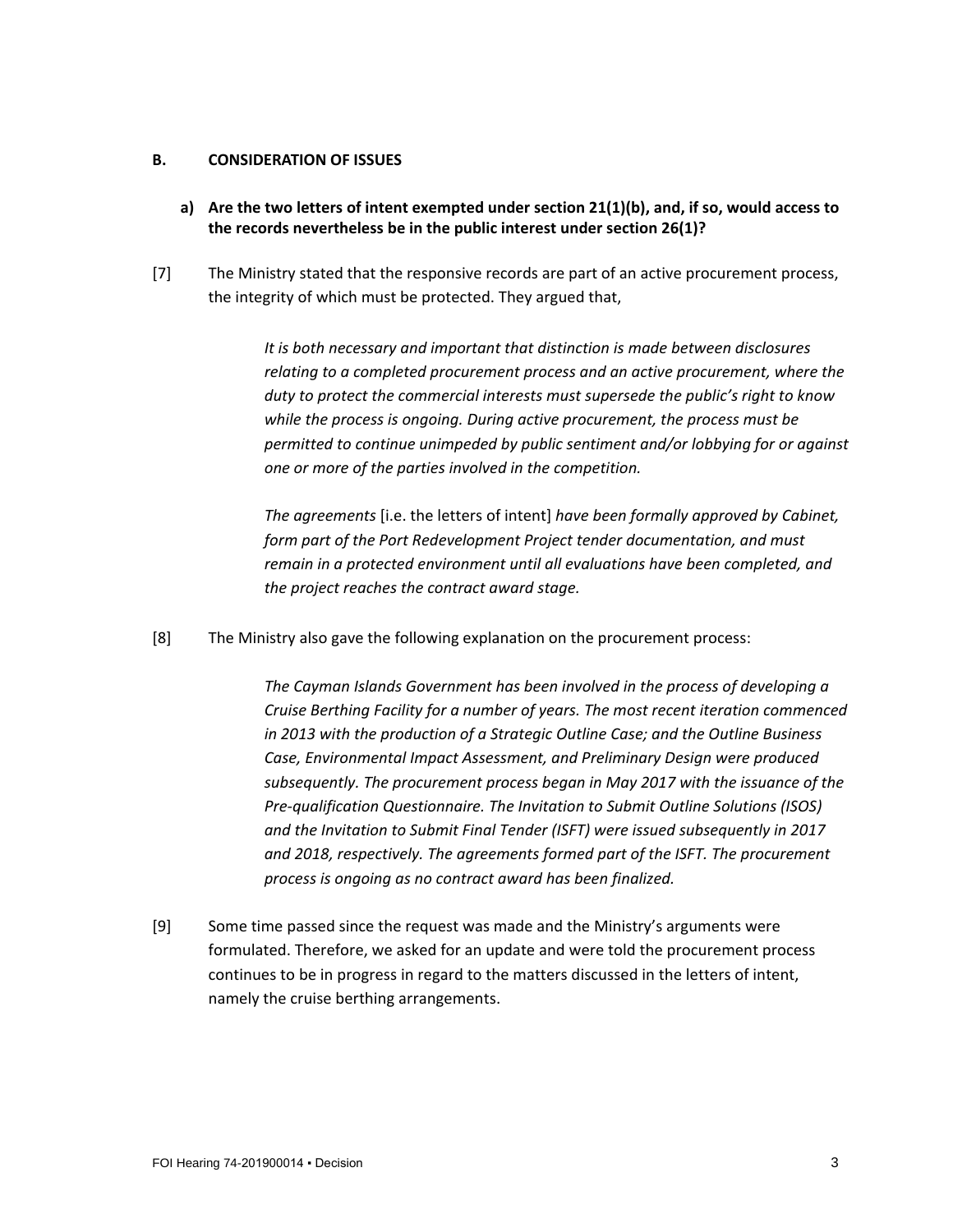[10] The Ministry made the following claim in support of the exemption in section 21(1)(b):

*The records include interest rates, loan amounts, abatement amounts, berthing allocations, and term periods that are very commercially sensitive for each of the parties that have executed* [the] *agreements* [i.e. the letters of intent].

- [11] The letters of intent served two purposes: providing a funding option to the bidders for the CBF and outlining arrangements for preferred cruise berthing. While the successful bidder for the CBF will not be utilizing the funding option outlined in the letters of intent, the issue of the berthing arrangements has not yet been finalized. The letters of intent will inform the terms of the final agreements regarding preferred berthing for the cruise lines. Therefore, the Ministry argues that the claimed exemptions remain engaged.
- [12] The Ministry added that the letters of intent could be subject to further amendment. They will likely be put forward for reconsideration by the Cabinet together with other components of the overall agreements relating to the CBF. Disclosure would undermine the procurement process and would call into question the government's decision-making process. This also brings into focus the exemption in section 20(1)(d) relating to the importance of protecting the effective conduct of public affairs.
- [13] Section 21(1)(b) provides for the following exemption from the general right to access:

*21. (1) … a record is exempt from disclosure if –*

*…*

*(b) it contains information (other than that referred to in paragraph (a)) concerning the commercial interests of any person or organisation (including a public authority) and the disclosure of that information would prejudice those interests.* 

[14] The term "commercial interest" is not defined in the FOI Law. In a recent decision I found that,

> *Given that there are specific exemptions for "commercial value" and "trade secrets" I must find an interpretation that makes sense of the words "commercial interests" and find a meaning that does not repeat or contradict the other two exemptions listed in section 21. It is my opinion that this provision refers to interests that relate to trading such as the sale or purchase of goods which are undertaken for the purpose of revenue generation and normally take place within a competitive environment.[2](#page-3-0)*

l

<span id="page-3-0"></span><sup>2</sup> Ombudsman *Hearing Decision 72-201800330/72-2018000337 Ministry of Commerce, Planning and Investment* 18 October 2018, para 17(iii).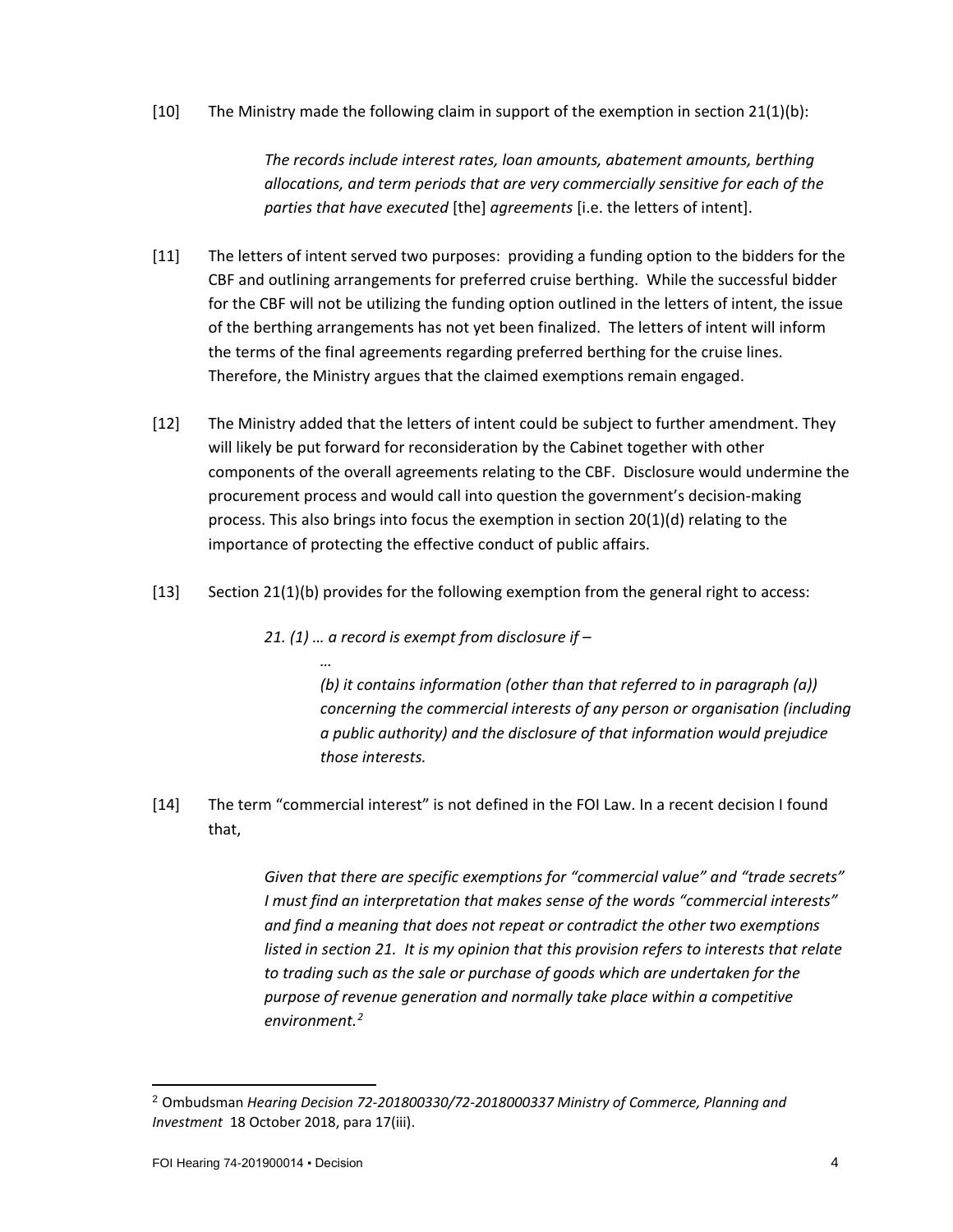[15] The UK Information Tribunal clarified that the term "would" means:

*"more probable than not" that there will be prejudice to the specific interest set out in the exemption…[3](#page-4-0)*

- [16] I consider the letters of intent to be of a commercial nature as they involve the trading of goods and services by the contracted parties. They relate to commercial activities of named cruise lines to be undertaken for the purpose of revenue generation within a competitive environment. Therefore, they represent the commercial interests of the cruise lines and the government.
- [17] The letters of intent were composed and agreed in the context of negotiations, and form an intrinsic part of the broader procurement exercise relating to the CBF. Consequently, I consider it is highly likely that their disclosure would prejudice the commercial interests represented in the records. **Therefore, the exemption in section 21(1)(b) applies to the letters of intent that are responsive to the Applicant's request.**
- [18] The exemption in section  $21(1)(b)$  is subject to a public interest test under section 26(1), requiring a determination whether access would nevertheless be in the public interest, notwithstanding that the exemption applies to parts of the responsive record.
- [19] The public interest test involves identifying the appropriate public interests and assessing the extent to which they are served by disclosure or by maintaining the exemption. The test assumes the form of a balancing exercise between the factors in favour of disclosure and the factors in favour of maintaining the exemption.
- [20] Neither party explicitly identified public interest factors. The Ministry has pointed out the importance of allowing the government's procurement process relating to the matters agreed in the letters of intent to proceed in an uninterrupted and confidential manner in order to protect the commercial interests involved. On the other hand, the CBF project involves a high level of expenditure and the public has a right to hold its government to account, and demand transparency.
- [21] Notwithstanding the considerable importance of accountability and transparency in this case, it is highly important that any ongoing procurement negotiations be allowed to proceed in a confidential manner.
- [22] **Therefore, it would not be in the public interest to disclose the letters of intent exempted under section 21(1)(b), and the exemption is upheld.**

<span id="page-4-0"></span> <sup>3</sup> UK Information Tribunal *Ian Edward McIntyre v Information Commissioner and Ministry of Defence 11* February 2008 EA/2007/0068 para 40